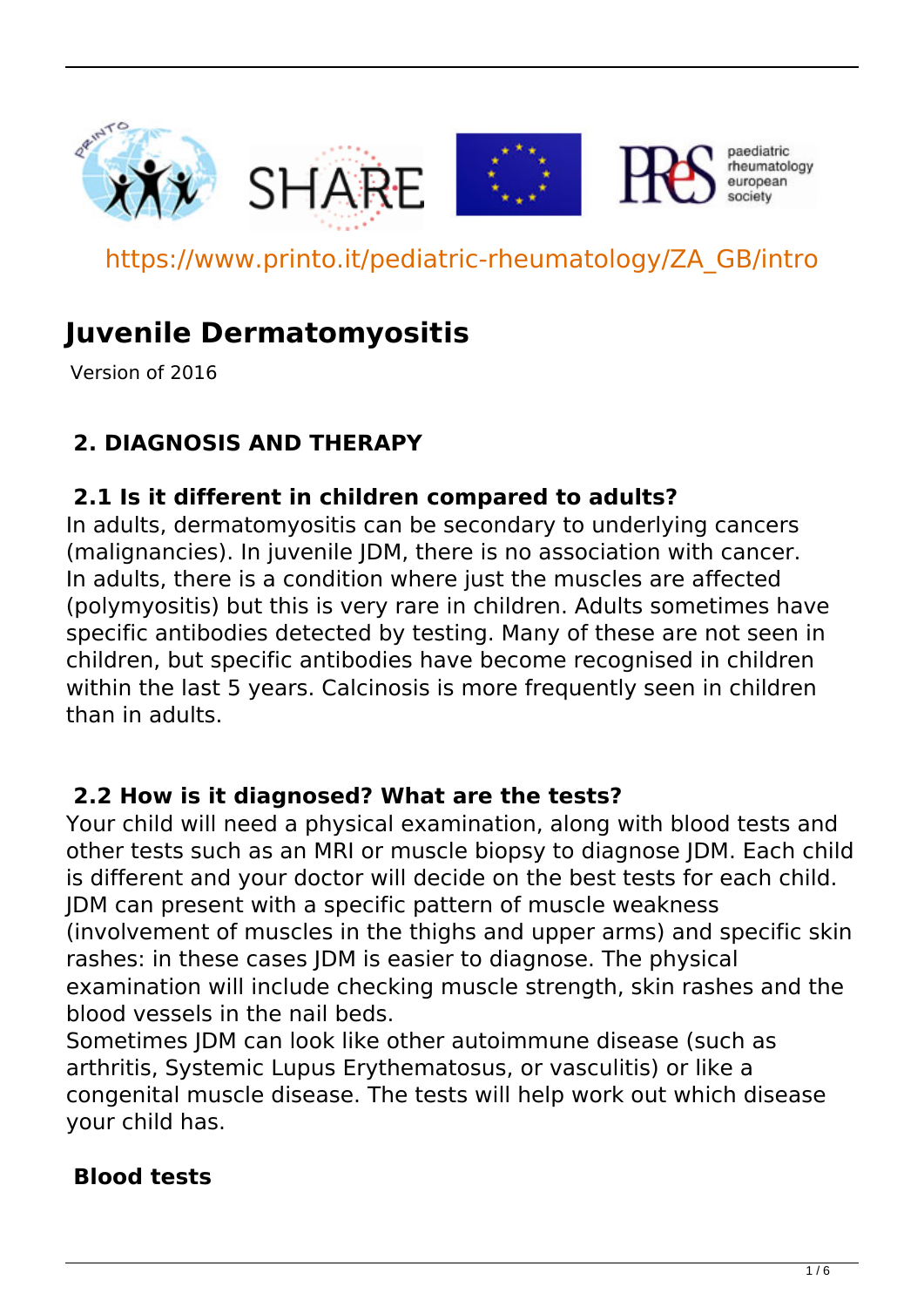Blood tests are performed to look for inflammation, immune system function and problems secondary to the inflammation, such as leaky muscles. In most children with JDM, the muscles become "leaky". This means there are substances in the muscle cells that leak into the blood, where they can be measured. The most important of these are the proteins called muscle enzymes. Blood tests are commonly used to assess how active the disease is and to assess the response to treatment at follow-up (see below). There are five muscle enzymes that can be measured: CK, LDH, AST, ALT and aldolase. The level of at least one of them is elevated in most patients, though not always. Other laboratory tests can help in the diagnosis. These include antinuclear antibodies (ANA), myositis-specific antibodies (MSA) and myositisassociated antibodies (MAA). ANA and MAA may be positive in other autoimmune diseases.

#### **MRI**

Muscle inflammation can be seen using magnetic resonance techniques (MRI).

#### **Other muscle tests**

The findings in a muscle biopsy (the removal of small pieces of muscle) are important to confirm the diagnosis. In addition, a biopsy can be a research tool for better understanding the disease.

The functional changes in the muscle can be measured with special electrodes that can be inserted as needles into the muscles (electromyography, EMG). This investigation can be useful to distinguish JDM from some congenital muscle diseases, but it is not always needed in straightforward cases.

#### **Other tests**

Other tests can be performed to detect involvement of other organs. Electrocardiography (ECG) and heart ultrasound (ECHO) are useful for heart disease, while chest X-rays or CT scan together with pulmonary function tests may reveal lung involvement. X-ray of the swallowing process using a special opaque liquid (contrast medium) detects involvement of muscles in the throat and oesophagus. Ultrasound of the abdomen may be used for gut involvement.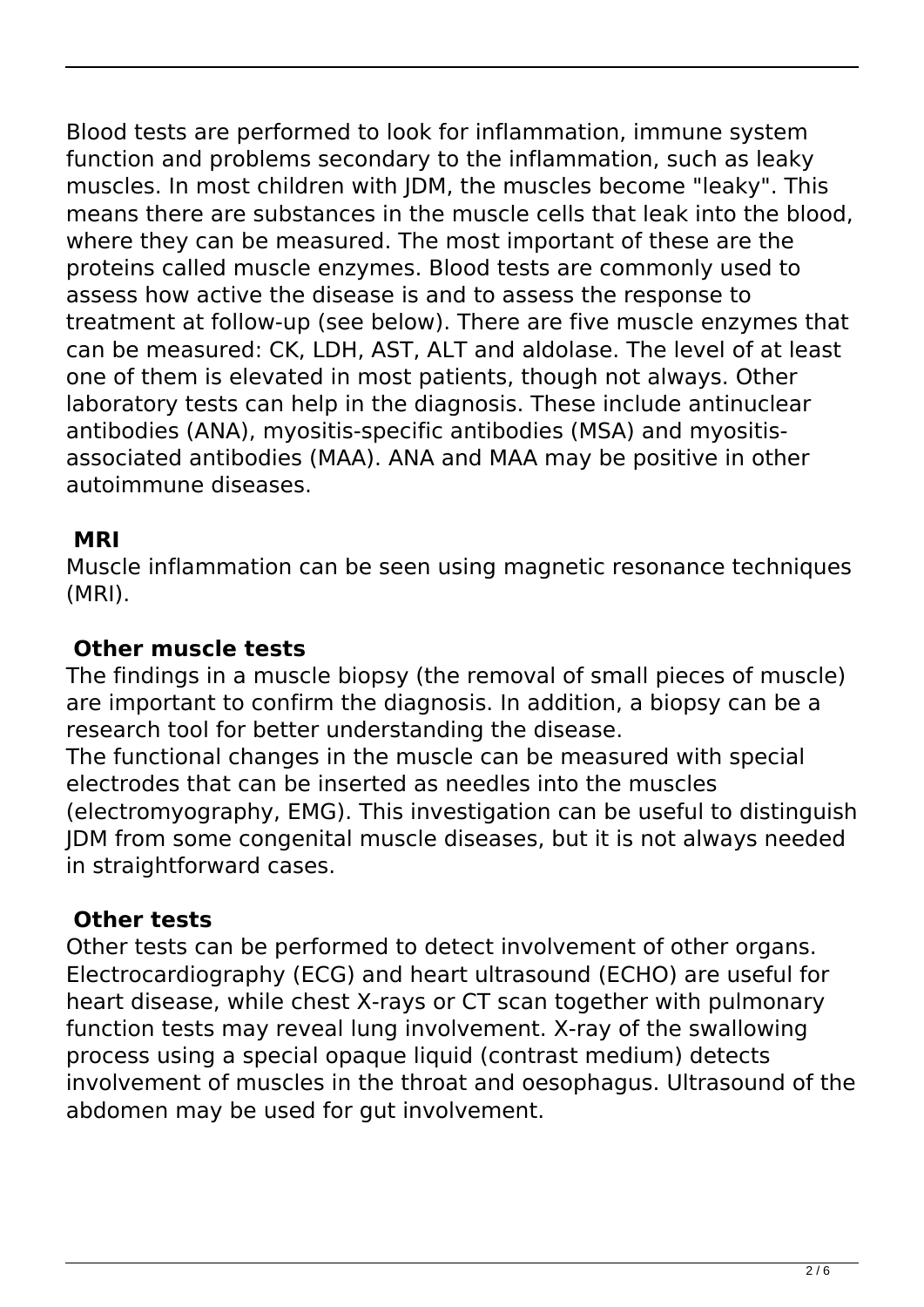#### **2.3 What is the importance of the tests?**

Typical cases of JDM can be diagnosed from the pattern of the muscle weakness (involvement of muscles in thighs and upper arms) and the classic skin rashes. Tests are then used to confirm the diagnosis of JDM and to monitor treatment. Muscle disease in JDM can be assessed by standardized muscle testing scores (childhood myositis assessment scale, CMAS; Manual Muscle Testing 8, MMT8) and blood tests (looking for elevated muscle enzymes and inflammation).

#### **2.4 Therapy**

JDM is a treatable disease. There is no cure but the aim of treatment is to control the disease (get the disease into remission). The treatment is tailored to the needs of the individual child. If the disease is not controlled, then damage may occur and can be irreversible: it can produce long-term problems, including disability, which persists even when the disease has gone.

In many children, physiotherapy is an important element of treatment; some children and their families also need psychological support to cope with the illness and its effect on their daily lives.

#### **2.5 What are the treatments?**

All medications work by suppressing the immune system, to stop the inflammation and prevent damage.

#### **Corticosteroids**

These drugs are excellent for controlling inflammation quickly. Sometimes corticosteroids are given via a vein (through an intravenous or IV line) to get the medication into the body quickly. This can be lifesaving.

However, there are side effects if high doses are needed long-term. The side effects of corticosteroids include problems with growth, increased risk of infection, high blood pressure and osteoporosis (thinning of the bones). Corticosteroids cause few problems at a low dose; most problems are seen with higher doses. Corticosteroids suppress the body's own steroids (cortisol), and this can cause serious, even lifethreatening problems, if the medication is suddenly stopped. That is why corticosteroids need to be reduced slowly. In combination with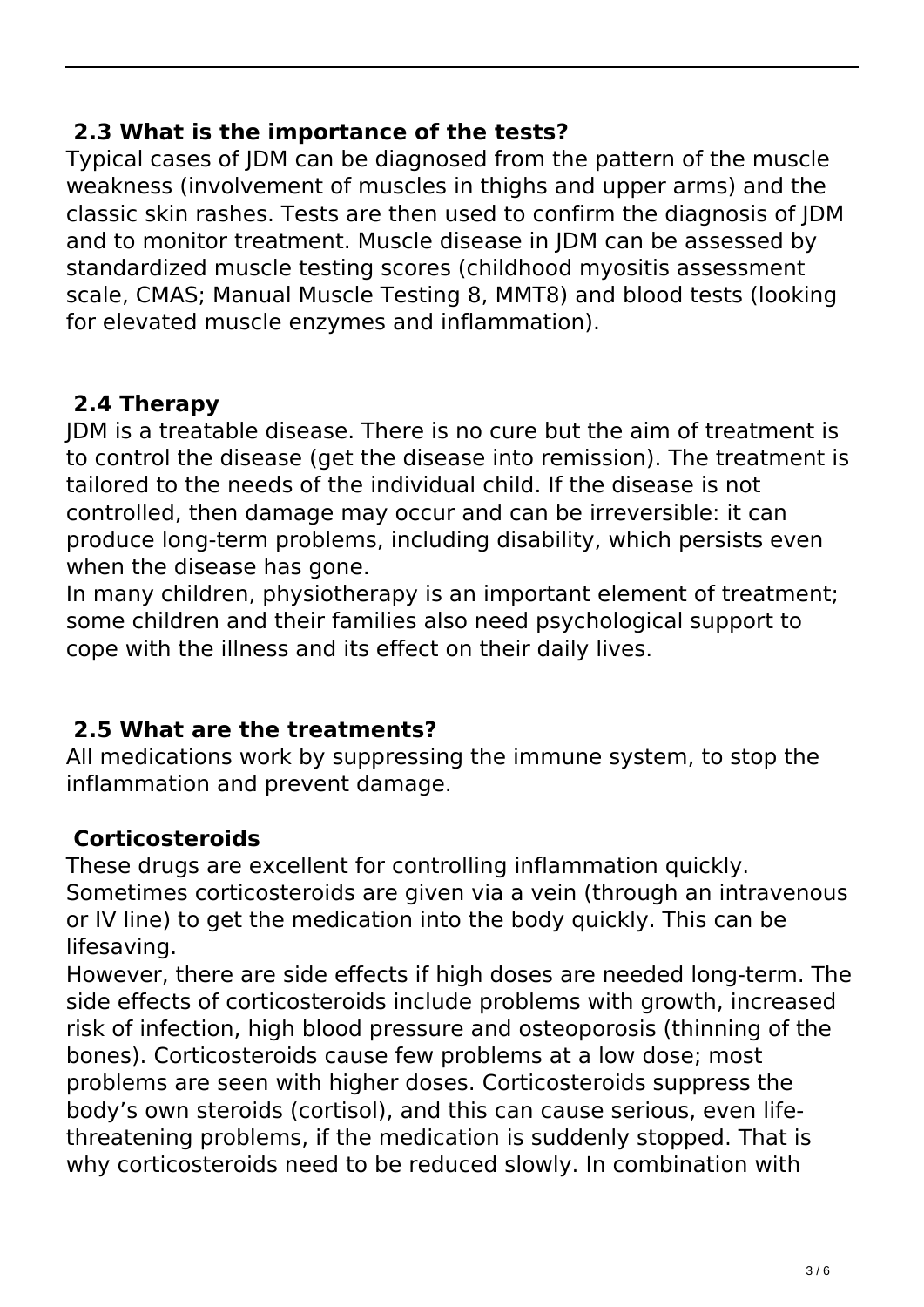corticosteroids, other immune suppressive medication (such as methotrexate) may be initiated to help control the inflammation longterm. For more information, see drug therapy.

#### **Methotrexate**

This drug takes 6 to 8 weeks to start working and is usually given over a long period of time. Its main side effect is feeling sick (nausea) around the time it is given. Occasionally mouth ulcers, mild thinning of the hair, a drop in white blood cells or a rise in liver enzymes may develop. The liver problems are mild but they can be made much worse by alcohol. Adding folic or folinic acid, a vitamin, diminishes the risk of side effects especially on liver function. There is a theoretical increased risk of infections, although in practice, problems have not been seen except with chickenpox. While on treatment, pregnancy must be avoided because of the effects of methotrexate on the foetus. If the disease is not controlled by the combination of corticosteroids and methotrexate, several other therapies are possible, often in combination.

#### **Other immunosuppressive drugs**

Cyclosporin, like methotrexate, is usually given over a long period of time. Its long-term side effects include raised blood pressure, increase in body hair, gum enlargement and kidney problems. Mycophenolate mofetyl is also used long-term. It is generally well tolerated. Its main side effects are abdominal pain, diarrhoea and an increased risk of infections. Cyclophosphamide may be indicated in severe cases or in disease resistant to treatment.

### **Intravenous Immunoglobulin (IVIG)**

This contains human antibodies concentrated from blood. It is given into a vein and works in some patients through effects on the immune system, causing less inflammation. The exact mechanism of how it works is unknown.

### **Physiotherapy and exercise**

Common physical symptoms of JDM are muscle weakness and joint stiffness, resulting in reduced mobility and fitness. Shortening of affected muscles can lead to restriction in movement. These problems can be helped through regular physiotherapy sessions. The physiotherapist will teach both children and parents a series of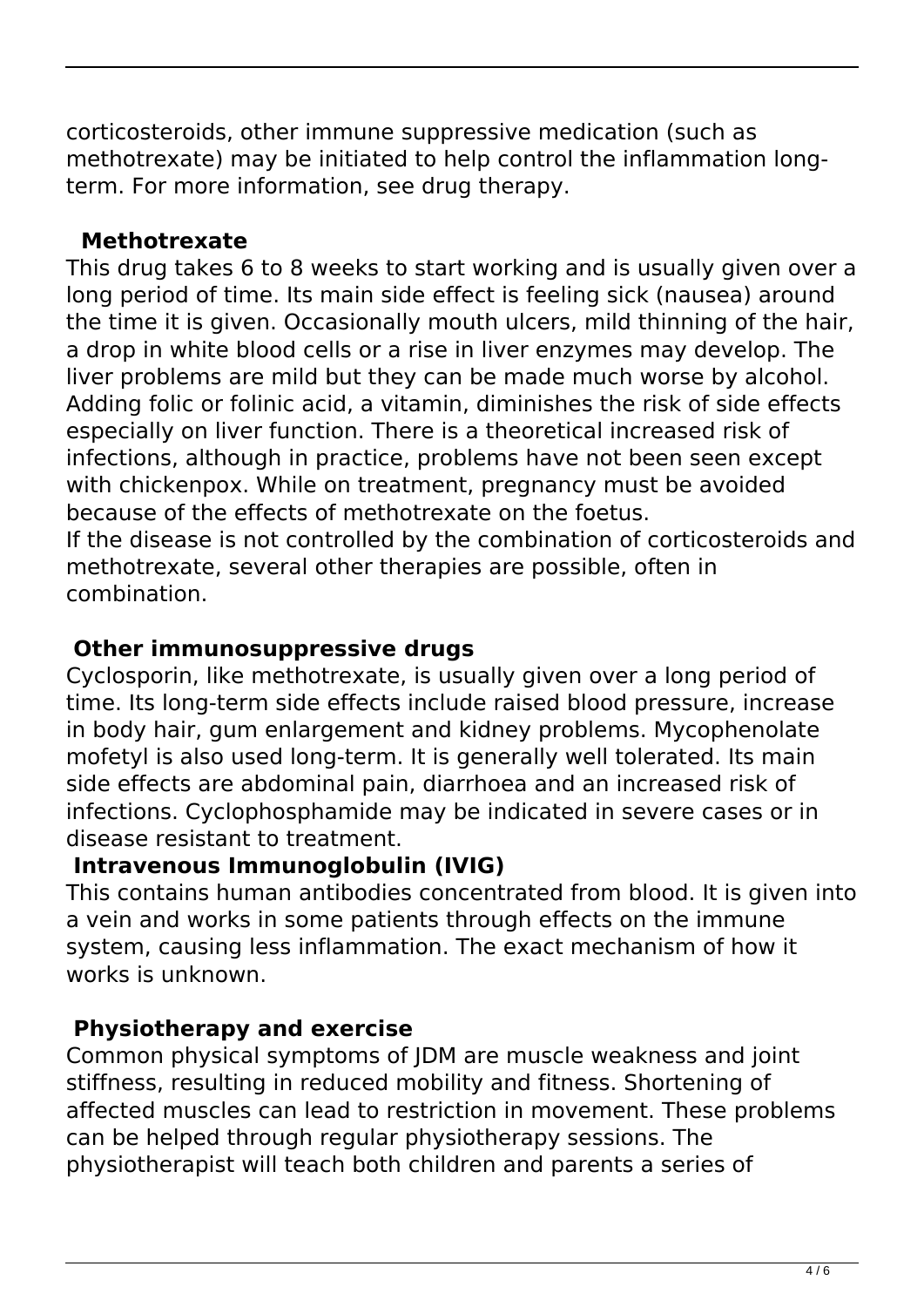appropriate stretching, strengthening and fitness exercises. The aim of treatment is to build up muscle strength and stamina, and to improve and maintain the range of movement of the joints. It is extremely important that parents are involved in this process to help their child maintain the exercise program.

#### **Adjuvant treatments**

Correct intake of calcium and vitamin D is recommended.

#### **2.6 How long should treatment last?**

The length of treatment is different for each child. It will depend on how the JDM is affecting the child. Most children with JDM have treatment for at least 1-2 years, but some children will need treatment for many years. The aim of treatment is to control the disease. Treatment may be gradually reduced and stopped once the child has had inactive JDM for a period of time (usually many months). Inactive JDM is defined in a child who is well with no signs of active disease and normal blood tests. Assessment of inactive disease is a careful process in which all aspects need to be considered.

#### **2.7 What about unconventional or complementary therapies?**

There are many complementary and alternative therapies available and this can be confusing for patients and their families. Most therapies are not proven to be effective. Think carefully about the risks and benefits of trying these therapies as there is little proven benefit and they can be costly in terms of money, time and burden to the child. If you want to explore complementary and alternative therapies, it is wise to discuss these options with your paediatric rheumatologist. Some therapies can interact with conventional medications. Most doctors will not be opposed to complementary therapies, provided you follow medical advice. It is very important not to stop taking your prescribed medications. When medications, such as corticosteroids, are needed to keep JDM under control, it can be very dangerous to stop taking them if the disease is still active. Please discuss concerns about medication with your child's doctor.